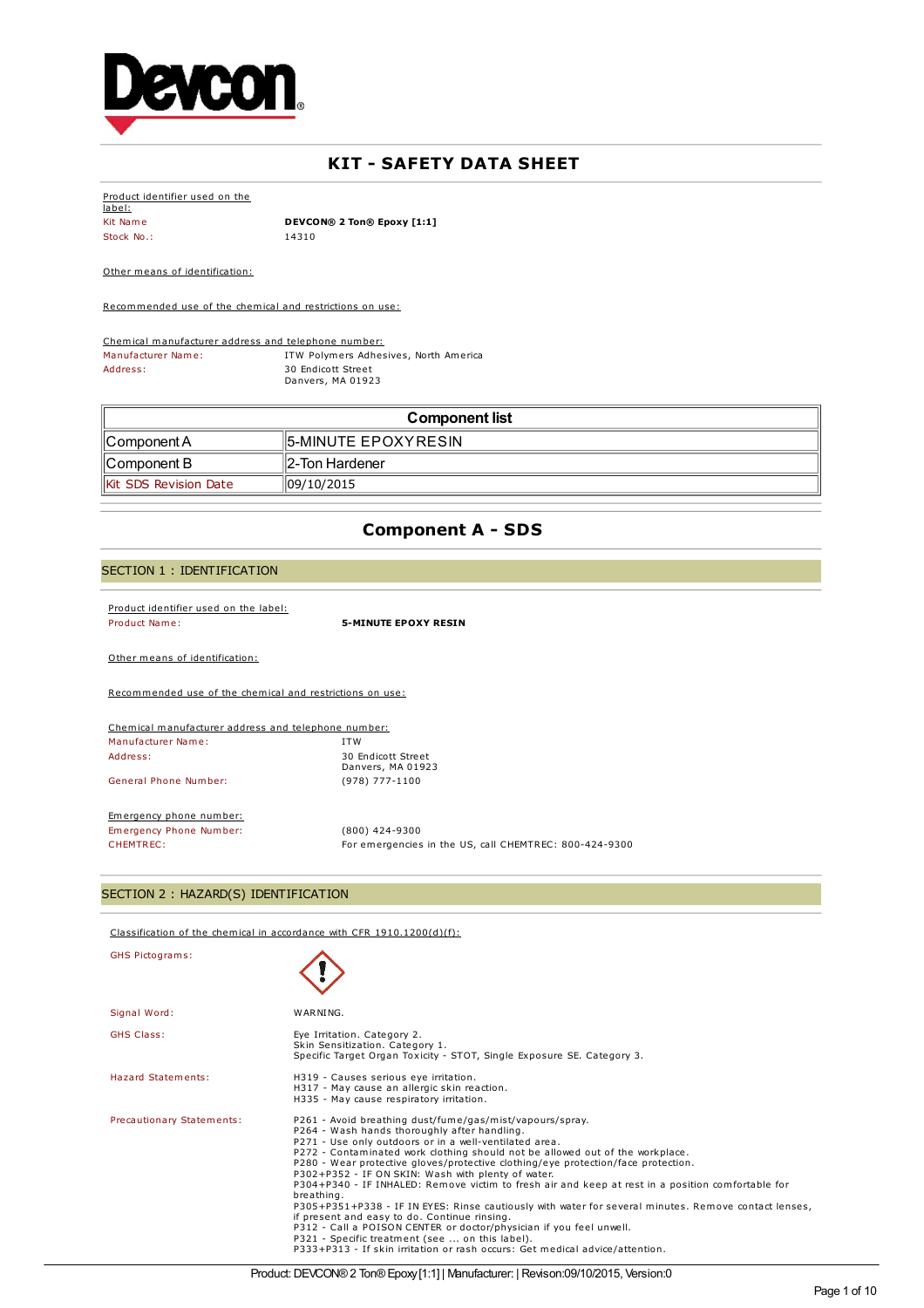P337+P313 - If eye irritation persists: Get medical advice/attention.

P362+P364 - Take off contaminated clothing and wash it before reuse.<br>P403+P233 - Store in a well-ventilated place. Keep container tightly closed.<br>P405 - Store locked up.<br>P501 - Dispose of contents/container in accordance w

Hazards not otherwise classified that have been identified during the classification process:

| Route of Exposure:                         | Eyes. Skin. Inhalation. Ingestion.                                                                                                                                                                                                     |
|--------------------------------------------|----------------------------------------------------------------------------------------------------------------------------------------------------------------------------------------------------------------------------------------|
| Potential Health Effects:                  |                                                                                                                                                                                                                                        |
| Eye:                                       | Can cause moderate irritation, burning sensation, tearing, redness, and swelling. Overexposure may<br>cause lacrimation, conjunctivitis, corneal damage and permanent injury.                                                          |
| Skin:                                      | Can cause skin irritation; itching, redness, rashes, hives, burning, and swelling. Allergic reactions are<br>possible.<br>May cause skin sensitization, an allergic reaction, which becomes evident on reexposure to this<br>material. |
| Inhalation:                                | Respiratory tract irritant. High concentration may cause dizziness, headache, and anesthetic effects.<br>May cause respiratory sensitization with asthma-like symptoms in susceptible individuals.                                     |
| Ingestion:                                 | Causes irritation, a burning sensation of the mouth, throat and gastrointestinal tract and abdominal<br>pain.                                                                                                                          |
| Chronic Health Effects:                    | Prolonged skin contact may lead to burning associated with severe reddening, swelling, and possible<br>tissue destruction.                                                                                                             |
| Signs/Symptoms:                            | Overexposure can cause headaches, dizziness, nausea, and vomiting.                                                                                                                                                                     |
| Target Organs:                             | Eyes. Skin. Respiratory system. Digestive system.                                                                                                                                                                                      |
| Aggravation of Pre-Existing<br>Conditions: | Individuals with pre-existing skin disorders, asthma, allergies or known sensitization may be more<br>susceptible to the effects of this product.                                                                                      |

#### SECTION 3 : COMPOSITION/INFORMATION ON INGREDIENTS

| Mixtures:                          |            |                           |         |
|------------------------------------|------------|---------------------------|---------|
| <b>Chemical Name</b>               | CA S#      | <b>Ingredient Percent</b> | EC Num. |
| Bisphenol A diglycidyl ether resin | 25068-38-6 | 90 - 100 by weight        |         |

|  | SECTION 4 : FIRST AID MEASURES |
|--|--------------------------------|
|--|--------------------------------|

| Description of necessary measures: |                                                                                                                                                                                             |
|------------------------------------|---------------------------------------------------------------------------------------------------------------------------------------------------------------------------------------------|
| Eye Contact:                       | Immediately flush eyes with plenty of water for at least 15 to 20 minutes. Ensure adequate flushing of<br>the eyes by separating the eyelids with fingers. Get immediate medical attention. |
| Skin Contact:                      | Immediately wash skin with plenty of soap and water for 15 to 20 minutes, while removing<br>contaminated clothing and shoes.<br>Get medical attention if irritation develops or persists.   |
| Inhalation:                        | If inhaled, remove to fresh air. If not breathing, give artificial respiration or give oxygen by trained<br>personnel. Seek immediate medical attention.                                    |
| Ingestion:                         | If swallowed, do NOT induce vomiting. Call a physician or poison control center immediately. Never give<br>anything by mouth to an unconscious person.                                      |

#### SECTION 5 : FIRE FIGHTING MEASURES

| Suitable and unsuitable extinguishing media:                    |                                                                                                                                                                                                                                                     |  |  |
|-----------------------------------------------------------------|-----------------------------------------------------------------------------------------------------------------------------------------------------------------------------------------------------------------------------------------------------|--|--|
| Suitable Extinguishing Media:                                   | Use carbon dioxide (CO2) or dry chemical when fighting fires involving this material.                                                                                                                                                               |  |  |
| Unsuitable extinguishing media:                                 | None known.                                                                                                                                                                                                                                         |  |  |
| Unusual Fire Hazards:                                           | Sealed containers at elevated temperatures may rupture explosively and spread fire due to<br>polymerization. Heating above 300 deg F in the presence of air may cause slow oxidative<br>decomposition and above 500 deg F may cause polymerization. |  |  |
| Special protective equipment and precautions for fire-fighters: |                                                                                                                                                                                                                                                     |  |  |
| Protective Equipment:                                           | As in any fire, wear Self-Contained Breathing Apparatus (SCBA), MSHA/NIOSH (approved or equivalent)<br>and full protective gear.                                                                                                                    |  |  |
| Fire Fighting Instructions:                                     | Evacuate area of unprotected personnel. Use cold water spray to cool fire exposed containers to<br>minimize risk of rupture. Do not enter confined fire space without full protective gear. If possible,<br>contain fire run-off water.             |  |  |

#### SECTION 6 : ACCIDENTAL RELEASE MEASURES

Personal precautions, protective equipment and emergency procedures: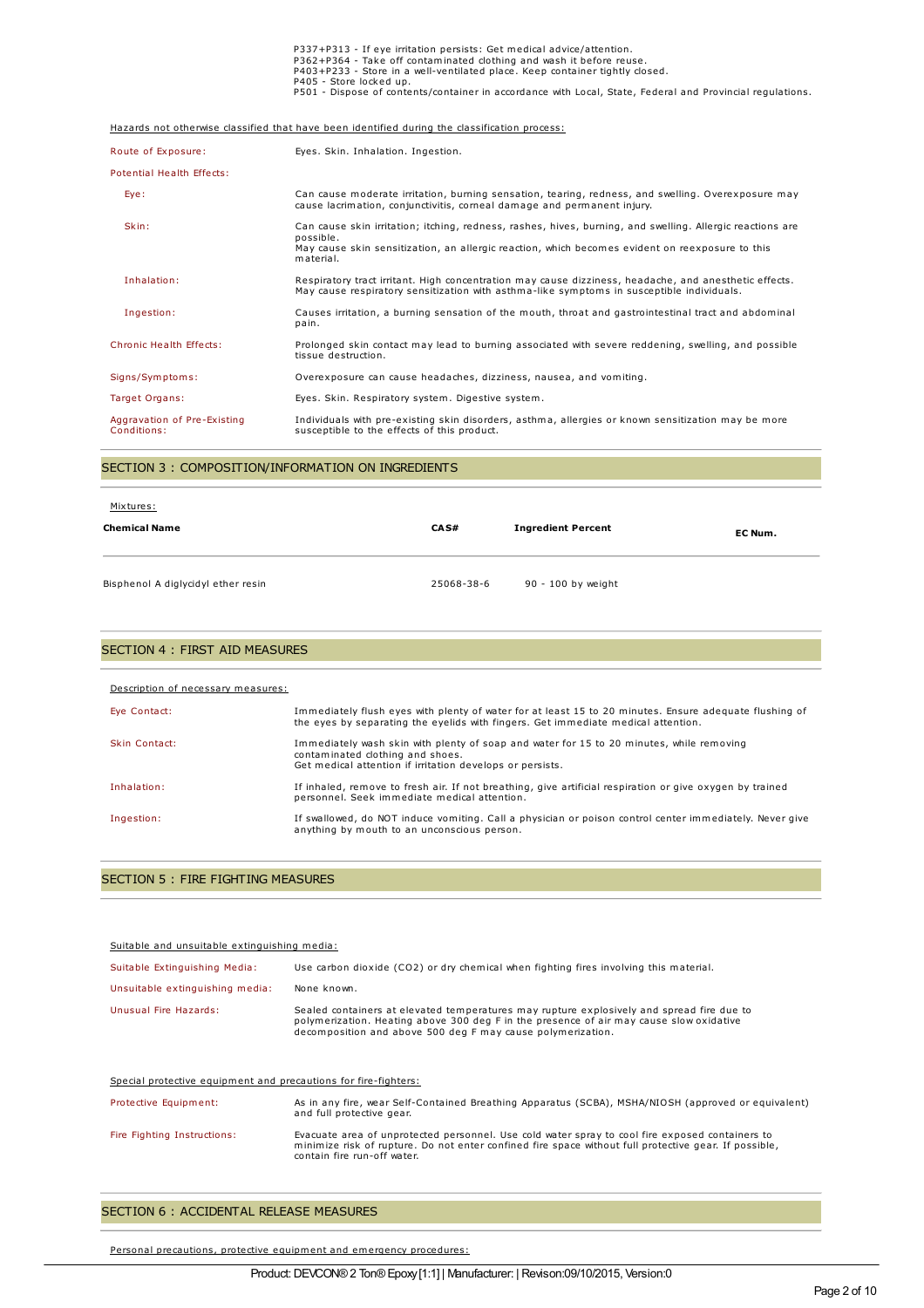| Personal Precautions:                                  | Evacuate area and keep unnecessary and unprotected personnel from entering the spill area.                                                                                                                                                                                                                                                                                                                                                        |  |
|--------------------------------------------------------|---------------------------------------------------------------------------------------------------------------------------------------------------------------------------------------------------------------------------------------------------------------------------------------------------------------------------------------------------------------------------------------------------------------------------------------------------|--|
| Environmental precautions:                             |                                                                                                                                                                                                                                                                                                                                                                                                                                                   |  |
| Environmental Precautions:                             | Avoid runoff into storm sewers, ditches, and waterways.                                                                                                                                                                                                                                                                                                                                                                                           |  |
| Methods and materials for containment and cleaning up: |                                                                                                                                                                                                                                                                                                                                                                                                                                                   |  |
| Spill Cleanup Measures:                                | Absorb spill with inert material (e,q., dry sand or earth), then place in a chemical waste container.<br>Provide ventilation. Clean up spills immediately observing precautions in the protective equipment<br>section. After removal, flush spill area with soap and water to remove trace residue.<br>Avoid personal contact and breathing vapors or mists. Ventilate area. Use proper personal protective<br>equipment as listed in Section 8. |  |
| Reference to other sections:                           |                                                                                                                                                                                                                                                                                                                                                                                                                                                   |  |
| Other Precautions:                                     | Pump or shovel to storage/salvage vessels.                                                                                                                                                                                                                                                                                                                                                                                                        |  |
|                                                        |                                                                                                                                                                                                                                                                                                                                                                                                                                                   |  |

# SECTION 7 : HANDLING and STORAGE

| Precautions for safe handling:                                |                                                                                                                                                                                                                            |  |
|---------------------------------------------------------------|----------------------------------------------------------------------------------------------------------------------------------------------------------------------------------------------------------------------------|--|
| Handling:                                                     | Use with adequate ventilation. Avoid breathing vapor, aerosol or mist.                                                                                                                                                     |  |
| Hygiene Practices:                                            | Wash thoroughly after handling.                                                                                                                                                                                            |  |
| Special Handling Procedures:                                  | Provide appropriate ventilation/respiratory protection against decomposition products (see Section 10)<br>during welding/flame cutting operations and to protect against dust during sanding/grinding of cured<br>product. |  |
| Conditions for safe storage, including any incompatibilities: |                                                                                                                                                                                                                            |  |
| Storage:                                                      | Store in a cool, dry, well ventilated area away from sources of heat and incompatible materials. Keep<br>container tightly closed when not in use.                                                                         |  |

# SECTION 8: EXPOSURE CONTROLS, PERSONAL PROTECTION

| EXPOSURE GUIDELINES:              |                                                                                                                                                                                                                                                                                                                                                                                                                                                                                                                                                                       |
|-----------------------------------|-----------------------------------------------------------------------------------------------------------------------------------------------------------------------------------------------------------------------------------------------------------------------------------------------------------------------------------------------------------------------------------------------------------------------------------------------------------------------------------------------------------------------------------------------------------------------|
| Appropriate engineering controls: |                                                                                                                                                                                                                                                                                                                                                                                                                                                                                                                                                                       |
| <b>Engineering Controls:</b>      | Use appropriate engineering control such as process enclosures, local exhaust ventilation, or other<br>engineering controls to control airborne levels below recommended exposure limits. Good general<br>ventilation should be sufficient to control airborne levels. Where such systems are not effective wear<br>suitable personal protective equipment, which performs satisfactorily and meets OSHA or other<br>recognized standards. Consult with local procedures for selection, training, inspection and maintenance<br>of the personal protective equipment. |
| Individual protection measures:   |                                                                                                                                                                                                                                                                                                                                                                                                                                                                                                                                                                       |
| Eye/Face Protection:              | Wear appropriate protective glasses or splash goggles as described by 29 CFR 1910.133, OSHA eye<br>and face protection regulation, or the European standard EN 166.                                                                                                                                                                                                                                                                                                                                                                                                   |
| Skin Protection Description:      | Wear appropriate protective gloves and other protective apparel to prevent skin contact. Consult<br>manufacturer's data for permeability data.<br>Nitrile aloves are recommended.                                                                                                                                                                                                                                                                                                                                                                                     |
| Respiratory Protection:           | A NIOSH approved air-purifying respirator with an organic vapor cartridge or canister may be<br>permissible under certain circumstances where airborne concentrations are expected to exceed<br>exposure limits. Protection provided by air purifying respirators is limited. Use a positive pressure air<br>supplied respirator if there is any potential for an uncontrolled release, exposure levels are not known,<br>or any other circumstances where air purifying respirators may not provide adequate protection.                                             |
| Other Protective:                 | Facilities storing or utilizing this material should be equipped with an eyewash and a deluge shower<br>safety station.                                                                                                                                                                                                                                                                                                                                                                                                                                               |
| Notes:                            | Only established PEL and TLV values for the ingredients are listed.                                                                                                                                                                                                                                                                                                                                                                                                                                                                                                   |

# SECTION 9 : PHYSICAL and CHEMICAL PROPERTIES

# PHYSICAL AND CHEMICAL PROPERTIES:

| Physical State Appearance: | Viscous. Liquid.          |
|----------------------------|---------------------------|
| Color:                     | Clear                     |
| Odor:                      | Slight. odor.             |
| <b>Boiling Point:</b>      | >500°F (260°C)            |
| <b>Melting Point:</b>      | Not determined.           |
| Specific Gravity:          | 1.17                      |
| Solubility:                | negligible.               |
| <b>Vapor Density:</b>      | $>1$ (air = 1)            |
| Vapor Pressure:            | 0.03 mbar @ 77°C (171°F)  |
| Percent Volatile:          | 0                         |
| Evaporation Rate:          | $<<1$ (butyl acetate = 1) |
| pH:                        | Neutral.                  |
| Molecular Formula:         | Mixture                   |
| Molecular Weight:          | Mixture                   |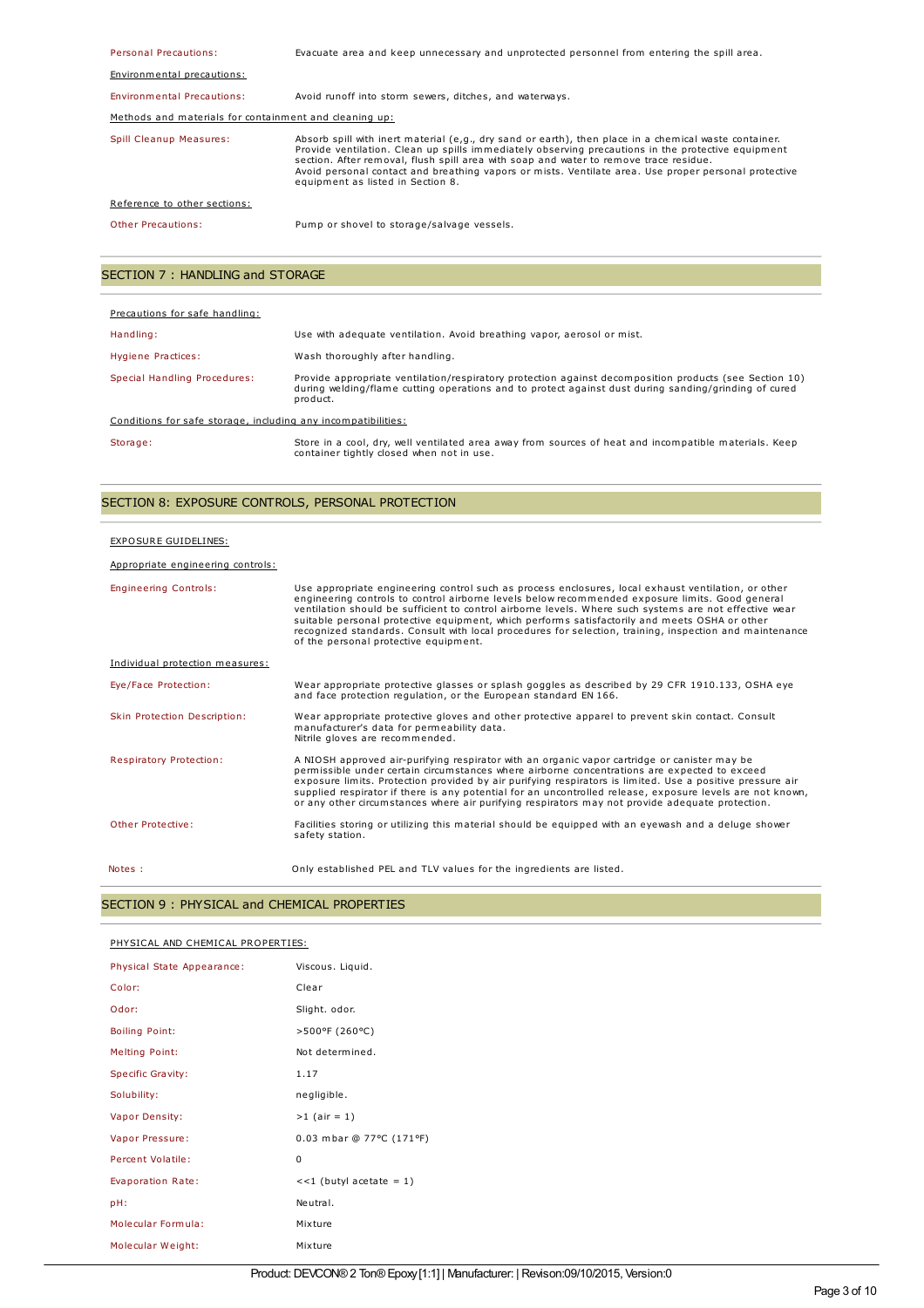| Flash Point:                     | $>400^{\circ}$ F (204.4 °C)     |
|----------------------------------|---------------------------------|
| Flash Point Method:              | Pensky-Marten Closed Cup (PMCC) |
| Lower Flammable/Explosive Limit: | Not determined.                 |
| Upper Flammable/Explosive Limit: | Not determined.                 |
| Auto Ignition Temperature:       | Not determined.                 |
| <b>VOC Content:</b>              | 0 q/L                           |
| 9.2. Other information:          |                                 |
| Percent Solids by Weight         | 100                             |

# SECTION 10 : STABILITY and REACTIVITY

| Chemical Stability:                 |                                                                                                                                                                                               |
|-------------------------------------|-----------------------------------------------------------------------------------------------------------------------------------------------------------------------------------------------|
| <b>Chemical Stability:</b>          | Stable under normal temperatures and pressures.                                                                                                                                               |
| Possibility of hazardous reactions: |                                                                                                                                                                                               |
| Hazardous Polymerization:           | Not reported.                                                                                                                                                                                 |
| Conditions To Avoid:                |                                                                                                                                                                                               |
| Conditions to Avoid:                | Extreme heat, sparks, and open flame. Incompatible materials, oxidizers and oxidizing conditions.<br>Heating resin above 300 F in the presence of air may cause slow oxidative decomposition. |
| Incompatible Materials:             |                                                                                                                                                                                               |
| Incompatible Materials:             | Strong Lewis or mineral acids, strong oxidizing agents, strong mineral and organic bases (especially<br>primary and secondary aliphatic amines).                                              |

#### SECTION 11 : TOXICOLOGICAL INFORMATION

#### TOXICOLOGICAL INFORMATION:

#### **Bisphenol A diglycidyl ether resin :**

| Eye:       | Administration into the eye - Rabbit Standard Draize test: 100 mg [Mild]<br>Administration into the eye - Rabbit Standard Draize test: 20 mg/24H [Moderate]<br>Administration into the eye - Rabbit Standard Draize test: 5 mg/24H [Severe] (RTECS)                                                                                                                                                                                                                                                                                                                                                                                                                                                                                                                                                                                                                                                                                                                                                                                                                                                                                                                                                                                                                                                                                                                                |
|------------|------------------------------------------------------------------------------------------------------------------------------------------------------------------------------------------------------------------------------------------------------------------------------------------------------------------------------------------------------------------------------------------------------------------------------------------------------------------------------------------------------------------------------------------------------------------------------------------------------------------------------------------------------------------------------------------------------------------------------------------------------------------------------------------------------------------------------------------------------------------------------------------------------------------------------------------------------------------------------------------------------------------------------------------------------------------------------------------------------------------------------------------------------------------------------------------------------------------------------------------------------------------------------------------------------------------------------------------------------------------------------------|
| Skin:      | Administration onto the skin - Rabbit LD50 - Lethal dose, 50 percent kill: >20 mL/kg [Details of toxic<br>effects not reported other than lethal dose value]<br>Administration onto the skin - Rat LD50 - Lethal dose, 50 percent kill: >1200 mg/kg [Details of toxic<br>effects not reported other than lethal dose value] (RTECS)                                                                                                                                                                                                                                                                                                                                                                                                                                                                                                                                                                                                                                                                                                                                                                                                                                                                                                                                                                                                                                                |
| Ingestion: | Oral - Rat LD50 - Lethal dose, 50 percent kill: 10700 uL/kg [Details of toxic effects not reported other<br>than lethal dose value]<br>Oral - Rat LD50 - Lethal dose, 50 percent kill: 13600 mg/kg [Behavioral - Somnolence (general<br>depressed activity) Lungs, Thorax, or Respiration - Dyspnea Nutritional and Gross Metabolic - Weight<br>loss or decreased weight gain]<br>Oral - Rat LD50 - Lethal dose, 50 percent kill: 13.6 gm/kg [Details of toxic effects not reported other<br>than lethal dose value]<br>Oral - Rat LD50 - Lethal dose, 50 percent kill: 11.4 gm/kg [Details of toxic effects not reported other<br>than lethal dose value]<br>Oral - Rat LD50 - Lethal dose, 50 percent kill: 30 gm/kg [Behavioral - Somnolence (general depressed<br>activity) Lungs, Thorax, or Respiration - Dyspnea Nutritional and Gross Metabolic - Weight loss or<br>decreased weight gain]<br>Oral - Rat LD50 - Lethal dose, 50 percent kill: 30 gm/kg [Details of toxic effects not reported other<br>than lethal dose value]<br>Oral - Rat LD50 - Lethal dose, 50 percent kill: >1 gm/kg [Details of toxic effects not reported other<br>than lethal dose value]<br>Oral - Rat LD50 - Lethal dose, 50 percent kill: 11400 mg/kg [Behavioral - Somnolence (general<br>depressed activity) Lungs, Thorax, or Respiration - Dyspnea Nutritional and Gross Metabolic (RTECS) |

# SECTION 12 : ECOLOGICAL INFORMATION

Environmental Fate: No environmental information found for this product.

# SECTION 13 : DISPOSAL CONSIDERATIONS

| Description of waste: |                                                                                                                                                                                                                                                                                                                                          |
|-----------------------|------------------------------------------------------------------------------------------------------------------------------------------------------------------------------------------------------------------------------------------------------------------------------------------------------------------------------------------|
| Waste Disposal:       | Consult with the US EPA Guidelines listed in 40 CFR Part 261.3 for the classifications of hazardous<br>waste prior to disposal. Furthermore, consult with your state and local waste requirements or quidelines,<br>if applicable, to ensure compliance. Arrange disposal in accordance to the EPA and/or state and local<br>quidelines. |
| RCRA Number:          | Not determined.                                                                                                                                                                                                                                                                                                                          |

# SECTION 14 : TRANSPORT INFORMATION

| DOT UN Number:            | Refer to Bill of Lading |  |
|---------------------------|-------------------------|--|
| <b>DOT Shipping Name:</b> | Refer to Bill of Lading |  |

Product: DEVCON®2 Ton®Epoxy[1:1] | Manufacturer: | Revison:09/10/2015, Version:0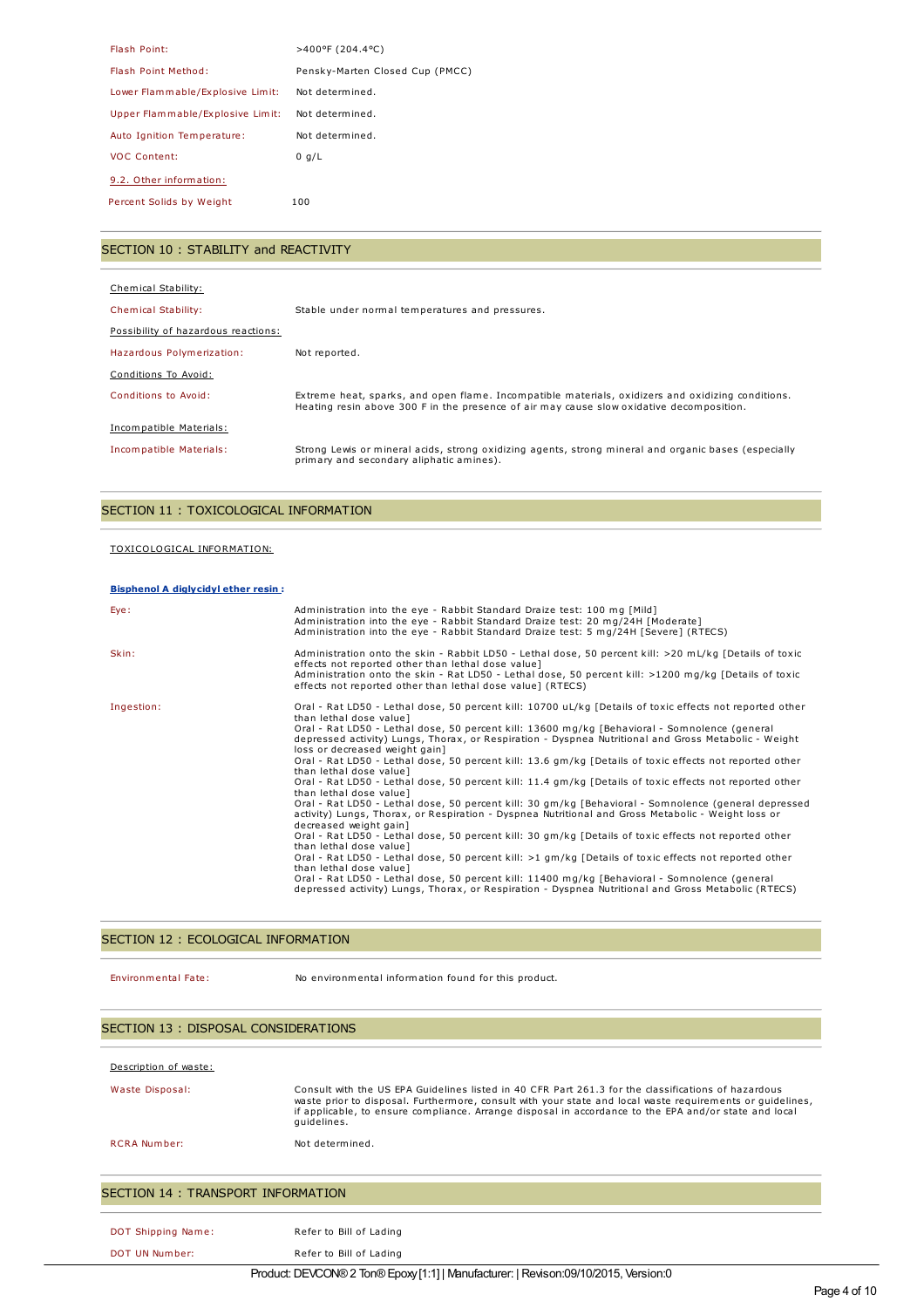| IATA Shipping Name:    | Refer to Bill of Lading |
|------------------------|-------------------------|
| <b>IATA UN Number:</b> | Refer to Bill of Lading |
| <b>IMDG UN NUmber:</b> | Refer to Bill of Lading |
| IMDG Shipping Name:    | Refer to Bill of Lading |

# SECTION 15 : REGULATORY INFORMATION

Safety, health and environmental regulations specific for the product:

| <b>Bisphenol A diglycidyl ether resin:</b> |                                                                                                             |
|--------------------------------------------|-------------------------------------------------------------------------------------------------------------|
| <b>TSCA Inventory Status:</b>              | Listed                                                                                                      |
| Canada DSL:                                | Listed                                                                                                      |
| Canadian Regulations.                      | WHMIS Hazard Class(es): D2B<br>All components of this product are on the Canadian Domestic Substances List. |
| <b>WHMIS Pictograms:</b>                   |                                                                                                             |

# SECTION 16 : ADDITIONAL INFORMATION

| <b>HMIS Ratings:</b>             |                                                                                                                                                                                                                                                                                                                                                                                                                                                                                                                                                                                                                                                                                                                                                                                                                                                                                                                                                                                                                                                                                                                                                                                                                                                                                                                                                                                                                    |                               |              |
|----------------------------------|--------------------------------------------------------------------------------------------------------------------------------------------------------------------------------------------------------------------------------------------------------------------------------------------------------------------------------------------------------------------------------------------------------------------------------------------------------------------------------------------------------------------------------------------------------------------------------------------------------------------------------------------------------------------------------------------------------------------------------------------------------------------------------------------------------------------------------------------------------------------------------------------------------------------------------------------------------------------------------------------------------------------------------------------------------------------------------------------------------------------------------------------------------------------------------------------------------------------------------------------------------------------------------------------------------------------------------------------------------------------------------------------------------------------|-------------------------------|--------------|
| <b>HMIS Health Hazard:</b>       | $2*$                                                                                                                                                                                                                                                                                                                                                                                                                                                                                                                                                                                                                                                                                                                                                                                                                                                                                                                                                                                                                                                                                                                                                                                                                                                                                                                                                                                                               | <b>Health Hazard</b>          | $2*$         |
| HMIS Fire Hazard:                | $\mathbf{1}$                                                                                                                                                                                                                                                                                                                                                                                                                                                                                                                                                                                                                                                                                                                                                                                                                                                                                                                                                                                                                                                                                                                                                                                                                                                                                                                                                                                                       | <b>Fire Hazard</b>            | $\mathbf{1}$ |
| <b>HMIS Reactivity:</b>          | 1                                                                                                                                                                                                                                                                                                                                                                                                                                                                                                                                                                                                                                                                                                                                                                                                                                                                                                                                                                                                                                                                                                                                                                                                                                                                                                                                                                                                                  | <b>Reactivity</b>             | 1.           |
| <b>HMIS Personal Protection:</b> | X                                                                                                                                                                                                                                                                                                                                                                                                                                                                                                                                                                                                                                                                                                                                                                                                                                                                                                                                                                                                                                                                                                                                                                                                                                                                                                                                                                                                                  | <b>Personal Protection</b>    | x            |
|                                  |                                                                                                                                                                                                                                                                                                                                                                                                                                                                                                                                                                                                                                                                                                                                                                                                                                                                                                                                                                                                                                                                                                                                                                                                                                                                                                                                                                                                                    | <b>Chronic Health Effects</b> |              |
|                                  |                                                                                                                                                                                                                                                                                                                                                                                                                                                                                                                                                                                                                                                                                                                                                                                                                                                                                                                                                                                                                                                                                                                                                                                                                                                                                                                                                                                                                    |                               |              |
| <b>SDS Revision Date:</b>        | July 25, 2015                                                                                                                                                                                                                                                                                                                                                                                                                                                                                                                                                                                                                                                                                                                                                                                                                                                                                                                                                                                                                                                                                                                                                                                                                                                                                                                                                                                                      |                               |              |
| <b>MSDS Revision Notes:</b>      | <b>GHS Update</b>                                                                                                                                                                                                                                                                                                                                                                                                                                                                                                                                                                                                                                                                                                                                                                                                                                                                                                                                                                                                                                                                                                                                                                                                                                                                                                                                                                                                  |                               |              |
| <b>MSDS Author:</b>              | Actio Corporation                                                                                                                                                                                                                                                                                                                                                                                                                                                                                                                                                                                                                                                                                                                                                                                                                                                                                                                                                                                                                                                                                                                                                                                                                                                                                                                                                                                                  |                               |              |
| Disclaimer:                      | The information in this Safety Data Sheet (SDS) is believed to be correct as of the date issued. ITW<br>Polymers Adhesives, NA, MAKES NO WARRANTIES, EXPRESSED OR IMPLIED, INCLUDING, BUT NOT<br>LIMITED TO, ANY IMPLIED WARRANTY OF MERCHANTABILITY OR FITNESS FOR A PARTICULAR PURPOSE<br>OR COURSE OF PERFORMANCE OR USAGE OF TRADE. User is responsible for determining whether the<br>ITW Polymers Adhesives, NA product is fit for a particular purpose and suitable for user's method of<br>use or application. Given the variety of factors that can affect the use and application of a ITW<br>Polymers Adhesives, NA product, some of which are uniquely within the user's knowledge and control, it<br>is essential that the user evaluate the ITW Polymers Adhesives, NA product to determine whether it is<br>fit for a particular purpose and suitable for user's method of use or application. ITW Polymers<br>Adhesives. NA provides information in electronic form as a service to its customers. Due to the remote<br>possibility that electronic transfer may have resulted in errors, omissions or alterations in this<br>information, ITW Polymers Adhesives, NA makes no representations as to its completeness or<br>accuracy. In addition, information obtained from a database may not be as current as the information<br>in the MSDS available directly from ITW Polymers Adhesives, NA |                               |              |

Copyright© 1996-2015 Actio Corporation. All Rights Reserved.

# **Component B - SDS**

# SECTION 1 : IDENTIFICATION

| Product identifier used on the label:<br>Product Name:   | 2-Ton Hardener                                         |  |  |
|----------------------------------------------------------|--------------------------------------------------------|--|--|
| Other means of identification:                           |                                                        |  |  |
| Recommended use of the chemical and restrictions on use: |                                                        |  |  |
|                                                          | Chemical manufacturer address and telephone number:    |  |  |
| Manufacturer Name:                                       | <b>ITW</b>                                             |  |  |
| Address:                                                 | 30 Endicott Street<br>Danvers, MA 01923                |  |  |
| General Phone Number:                                    | $(978)$ 777-1100                                       |  |  |
| Emergency phone number:                                  |                                                        |  |  |
| Emergency Phone Number:                                  | $(800)$ 424-9300                                       |  |  |
| <b>CHEMTREC:</b>                                         | For emergencies in the US, call CHEMTREC: 800-424-9300 |  |  |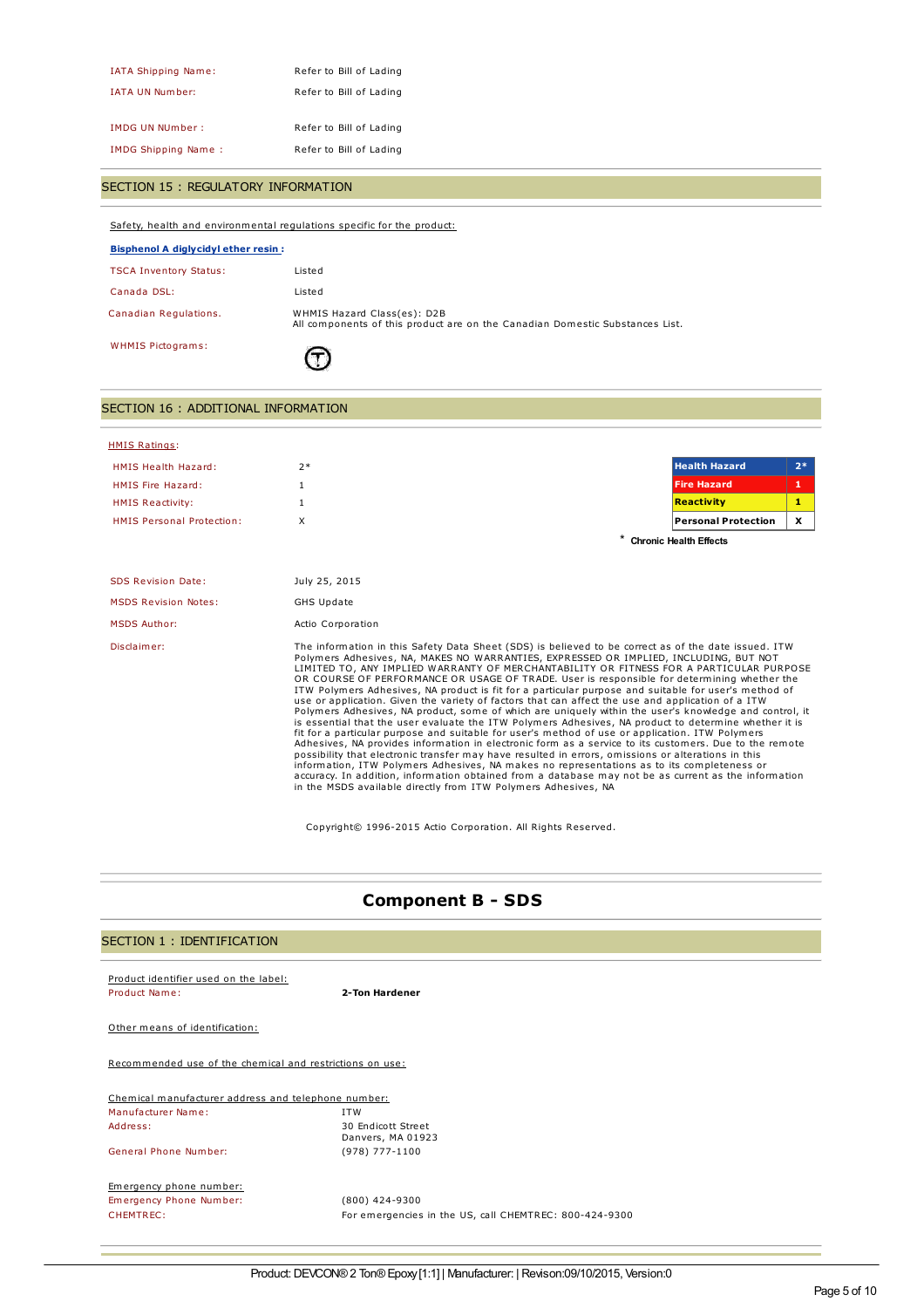Classification of the chemical in accordance with CFR 1910.1200(d)(f):

| GHS Pictograms:                            |                                                                                                                                                                                                                                                                                                                                                                                                                                                                                                                                                                                                                                                                                                                                                                                                                                                                                                                                                                                                                                                                                                                                                                                                                                                                                                                                                                                                                                                                                                                                                                                                                                                                                                                                                                                 |
|--------------------------------------------|---------------------------------------------------------------------------------------------------------------------------------------------------------------------------------------------------------------------------------------------------------------------------------------------------------------------------------------------------------------------------------------------------------------------------------------------------------------------------------------------------------------------------------------------------------------------------------------------------------------------------------------------------------------------------------------------------------------------------------------------------------------------------------------------------------------------------------------------------------------------------------------------------------------------------------------------------------------------------------------------------------------------------------------------------------------------------------------------------------------------------------------------------------------------------------------------------------------------------------------------------------------------------------------------------------------------------------------------------------------------------------------------------------------------------------------------------------------------------------------------------------------------------------------------------------------------------------------------------------------------------------------------------------------------------------------------------------------------------------------------------------------------------------|
| Signal Word:                               | DANGER.                                                                                                                                                                                                                                                                                                                                                                                                                                                                                                                                                                                                                                                                                                                                                                                                                                                                                                                                                                                                                                                                                                                                                                                                                                                                                                                                                                                                                                                                                                                                                                                                                                                                                                                                                                         |
| <b>GHS Class:</b>                          | Serious Eye Damage. Category 1.<br>Skin corrosion. Category 1.<br>Reproductive toxicity. Category 2.<br>Skin Sensitization. Category 1.<br>Acute Dermal Toxicity. Category 4.<br>Acute Oral Toxicity. Category 4.                                                                                                                                                                                                                                                                                                                                                                                                                                                                                                                                                                                                                                                                                                                                                                                                                                                                                                                                                                                                                                                                                                                                                                                                                                                                                                                                                                                                                                                                                                                                                               |
| <b>Hazard Statements:</b>                  | H318 - Causes serious eye damage.<br>H314 - Causes severe skin burns and eye damage.<br>H361 - Suspected of damaging fertility or the unborn child.<br>H317 - May cause an allergic skin reaction.<br>H312 - Harmful in contact with skin.<br>H302 - Harmful if swallowed.                                                                                                                                                                                                                                                                                                                                                                                                                                                                                                                                                                                                                                                                                                                                                                                                                                                                                                                                                                                                                                                                                                                                                                                                                                                                                                                                                                                                                                                                                                      |
| Precautionary Statements:                  | P201 - Obtain special instructions before use.<br>P202 - Do not handle until all safety precautions have been read and understood.<br>P260 - Do not breathe dust/fume/gas/mist/vapours/spray.<br>P261 - Avoid breathing dust/fume/gas/mist/vapours/spray.<br>P264 - Wash hands thoroughly after handling.<br>P270 - Do not eat, drink or smoke when using this product.<br>P272 - Contaminated work clothing should not be allowed out of the workplace.<br>P280 - Wear protective gloves/protective clothing/eye protection/face protection.<br>P301+P312 - IF SWALLOWED: Call a POISON CENTER or doctor/physician if you feel unwell.<br>P301+P330+P331 - IF SWALLOWED: Rinse mouth. Do not induce vomiting.<br>P302+P352 - IF ON SKIN: Wash with plenty of water.<br>P303+P361+P353 - IF ON SKIN (or hair): Remove/Take off immediately all contaminated clothing.<br>Rinse skin with water/shower.<br>P304+P340 - IF INHALED: Remove victim to fresh air and keep at rest in a position comfortable for<br>breathing.<br>P305+P351+P338 - IF IN EYES: Rinse cautiously with water for several minutes. Remove contact lenses,<br>if present and easy to do. Continue rinsing.<br>P308+P313 - IF exposed or concerned: Get medical advice/attention.<br>P310 - Immediately call a POISON CENTER or doctor/physician.<br>P312 - Call a POISON CENTER or doctor/physician if you feel unwell.<br>P321 - P330 - Rinse mouth.<br>P333+P313 - If skin irritation or rash occurs: Get medical advice/attention.<br>P362+P364 - Take off contaminated clothing and wash it before reuse.<br>P363 - Wash contaminated clothing before reuse.<br>P405 - Store locked up.<br>P501 - Dispose of contents/container in accordance with Local, State, Federal and Provincial regulations. |
|                                            | Hazards not otherwise classified that have been identified during the classification process:                                                                                                                                                                                                                                                                                                                                                                                                                                                                                                                                                                                                                                                                                                                                                                                                                                                                                                                                                                                                                                                                                                                                                                                                                                                                                                                                                                                                                                                                                                                                                                                                                                                                                   |
| Route of Exposure:                         | Eyes. Skin. Inhalation. Ingestion.                                                                                                                                                                                                                                                                                                                                                                                                                                                                                                                                                                                                                                                                                                                                                                                                                                                                                                                                                                                                                                                                                                                                                                                                                                                                                                                                                                                                                                                                                                                                                                                                                                                                                                                                              |
| Potential Health Effects:                  |                                                                                                                                                                                                                                                                                                                                                                                                                                                                                                                                                                                                                                                                                                                                                                                                                                                                                                                                                                                                                                                                                                                                                                                                                                                                                                                                                                                                                                                                                                                                                                                                                                                                                                                                                                                 |
| Eye:                                       | Corrosive. Will cause eye burns, permanent tissue damage, and blindness.                                                                                                                                                                                                                                                                                                                                                                                                                                                                                                                                                                                                                                                                                                                                                                                                                                                                                                                                                                                                                                                                                                                                                                                                                                                                                                                                                                                                                                                                                                                                                                                                                                                                                                        |
| Skin:                                      | Contact causes severe skin irritation and possible burns. may cause permanent skin damage. Allergic<br>reactions are possible.<br>May cause skin sensitization, an allergic reaction, which becomes evident on reexposure to this<br>material.                                                                                                                                                                                                                                                                                                                                                                                                                                                                                                                                                                                                                                                                                                                                                                                                                                                                                                                                                                                                                                                                                                                                                                                                                                                                                                                                                                                                                                                                                                                                  |
| Inhalation:                                | May cause severe respiratory system irritation.                                                                                                                                                                                                                                                                                                                                                                                                                                                                                                                                                                                                                                                                                                                                                                                                                                                                                                                                                                                                                                                                                                                                                                                                                                                                                                                                                                                                                                                                                                                                                                                                                                                                                                                                 |
| Ingestion:                                 | Harmful if swallowed. Corrosive to the gastrointestinal tract.                                                                                                                                                                                                                                                                                                                                                                                                                                                                                                                                                                                                                                                                                                                                                                                                                                                                                                                                                                                                                                                                                                                                                                                                                                                                                                                                                                                                                                                                                                                                                                                                                                                                                                                  |
| Chronic Health Effects:                    | Prolonged skin contact causes burns.<br>Repeated or prolonged inhalation may cause toxic effects.                                                                                                                                                                                                                                                                                                                                                                                                                                                                                                                                                                                                                                                                                                                                                                                                                                                                                                                                                                                                                                                                                                                                                                                                                                                                                                                                                                                                                                                                                                                                                                                                                                                                               |
| Signs/Symptoms:                            | Depending on solution concentration, material may be corrosive to skin, mucous membranes and<br>eyes. Vapors may cause respiratory irritation.                                                                                                                                                                                                                                                                                                                                                                                                                                                                                                                                                                                                                                                                                                                                                                                                                                                                                                                                                                                                                                                                                                                                                                                                                                                                                                                                                                                                                                                                                                                                                                                                                                  |
| Target Organs:                             | Eyes. Skin. Respiratory system. Digestive system.                                                                                                                                                                                                                                                                                                                                                                                                                                                                                                                                                                                                                                                                                                                                                                                                                                                                                                                                                                                                                                                                                                                                                                                                                                                                                                                                                                                                                                                                                                                                                                                                                                                                                                                               |
| Aggravation of Pre-Existing<br>Conditions: | Individuals with pre-existing skin disorders, asthma, allergies or known sensitization may be more<br>susceptible to the effects of this product.                                                                                                                                                                                                                                                                                                                                                                                                                                                                                                                                                                                                                                                                                                                                                                                                                                                                                                                                                                                                                                                                                                                                                                                                                                                                                                                                                                                                                                                                                                                                                                                                                               |
|                                            |                                                                                                                                                                                                                                                                                                                                                                                                                                                                                                                                                                                                                                                                                                                                                                                                                                                                                                                                                                                                                                                                                                                                                                                                                                                                                                                                                                                                                                                                                                                                                                                                                                                                                                                                                                                 |

# SECTION 3 : COMPOSITION/INFORMATION ON INGREDIENTS

| Mixtures:<br><b>Chemical Name</b> | CA S#          | <b>Ingredient Percent</b> | EC Num. |
|-----------------------------------|----------------|---------------------------|---------|
| Nonylphenol                       | 25154-52-3     | 40 - 50 by weight         |         |
| Aminoethylpiperazine              | $140 - 31 - 8$ | 40 - 50 by weight         |         |

# SECTION 4 : FIRST AID MEASURES

#### Description of necessary measures:

Eye Contact: Immediately flush eye(s) with plenty of water. Hold eyelids apart, initiate and maintain gentle and<br>continueus irrigation until the patient receives medical care If medical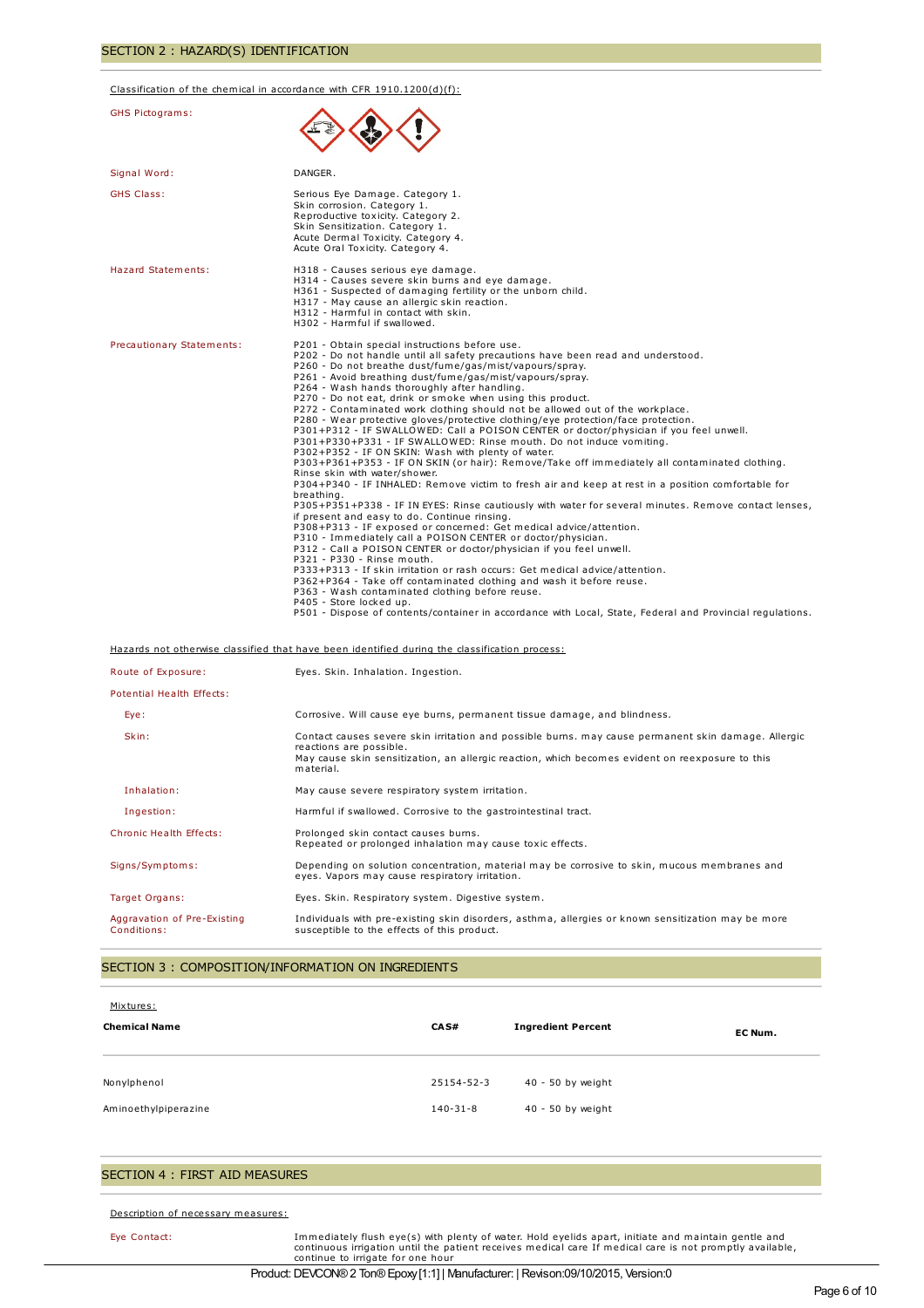| Skin Contact:                                       | Immediately remove contaminated clothing, and any extraneous chemical, if possible to do so without<br>delay Initiate and maintain continuous irrigation until the patient receives medical care If medical care<br>is not promptly available, continue to irrigate for one hour |  |
|-----------------------------------------------------|----------------------------------------------------------------------------------------------------------------------------------------------------------------------------------------------------------------------------------------------------------------------------------|--|
| Inhalation:                                         | If inhaled, remove to fresh air. If not breathing, give artificial respiration or give oxygen by trained<br>personnel. Seek immediate medical attention.                                                                                                                         |  |
| Ingestion:                                          | If swallowed, do NOT induce vomiting. Call a physician or poison control center immediately. Never give<br>anything by mouth to an unconscious person.                                                                                                                           |  |
| Most important symptoms/effects, acute and delayed: |                                                                                                                                                                                                                                                                                  |  |
| Other First Aid:                                    | Eve disease Skin disorders and allergies                                                                                                                                                                                                                                         |  |

# Indication of immediate medical attention and special treatment needed:

Note to Physicians: Application of corticosteroid cream has been effective in treating skin irritation

# SECTION 5 : FIRE FIGHTING MEASURES

| Suitable and unsuitable extinguishing media:                    |                                                                                                                                                                                                                                            |  |  |
|-----------------------------------------------------------------|--------------------------------------------------------------------------------------------------------------------------------------------------------------------------------------------------------------------------------------------|--|--|
| Suitable Extinguishing Media:                                   | Alcohol resistant foam, carbon dioxide, dry chemical, dry sand, and limestone powder                                                                                                                                                       |  |  |
| Unsuitable extinguishing media:                                 | Water or foam may cause frothing.                                                                                                                                                                                                          |  |  |
|                                                                 |                                                                                                                                                                                                                                            |  |  |
| Specific hazards arising from the chemical:                     |                                                                                                                                                                                                                                            |  |  |
| <b>Hazardous Combustion</b><br>Byproducts:                      | Burning produces noxious and toxic fumes.                                                                                                                                                                                                  |  |  |
| <b>Unusual Fire Hazards:</b>                                    | May generate ammonia gas. May generate toxic nitrogen oxide gases. Use of water may result in the<br>formation of very toxic aqueous solutions. Incomplete combustion may form carbon monoxide.<br>Downstream personnel must be evacuated. |  |  |
| Special protective equipment and precautions for fire-fighters: |                                                                                                                                                                                                                                            |  |  |
| Protective Equipment:                                           | As in any fire, wear Self-Contained Breathing Apparatus (SCBA), MSHA/NIOSH (approved or equivalent)<br>and full protective gear.                                                                                                           |  |  |
| Fire Fighting Instructions:                                     | Evacuate area of unprotected personnel. Use cold water spray to cool fire exposed containers to<br>minimize risk of rupture. Do not enter confined fire space without full protective gear. If possible,<br>contain fire run-off water.    |  |  |

# SECTION 6 : ACCIDENTAL RELEASE MEASURES

| Personal precautions, protective equipment and emergency procedures: |                                                                                                                                                                                                                                                                                                                                                                                                                                                              |  |  |
|----------------------------------------------------------------------|--------------------------------------------------------------------------------------------------------------------------------------------------------------------------------------------------------------------------------------------------------------------------------------------------------------------------------------------------------------------------------------------------------------------------------------------------------------|--|--|
| Personal Precautions:                                                | Evacuate area and keep unnecessary and unprotected personnel from entering the spill area.                                                                                                                                                                                                                                                                                                                                                                   |  |  |
| Environmental precautions:                                           |                                                                                                                                                                                                                                                                                                                                                                                                                                                              |  |  |
| Environmental Precautions:                                           | Avoid runoff into storm sewers, ditches, and waterways.                                                                                                                                                                                                                                                                                                                                                                                                      |  |  |
| Methods and materials for containment and cleaning up:               |                                                                                                                                                                                                                                                                                                                                                                                                                                                              |  |  |
| Spill Cleanup Measures:                                              | Absorb spill with inert material (e,g., dry sand or earth), then place in a chemical waste container.<br>Provide ventilation. Clean up spills immediately observing precautions in the protective equipment<br>section. After removal, flush spill area with soap and water to remove trace residue.<br>Corrosive. Avoid personal contact and breathing vapors or mists. Ventilate area. Use proper personal<br>protective equipment as listed in Section 8. |  |  |
| Reference to other sections:                                         |                                                                                                                                                                                                                                                                                                                                                                                                                                                              |  |  |
| Other Precautions:                                                   | Pump or shovel to storage/salvage vessels.                                                                                                                                                                                                                                                                                                                                                                                                                   |  |  |

#### SECTION 7 : HANDLING and STORAGE

| Precautions for safe handling:                                |                                                                                                                                                                                                                                   |  |  |
|---------------------------------------------------------------|-----------------------------------------------------------------------------------------------------------------------------------------------------------------------------------------------------------------------------------|--|--|
| Handling:                                                     | Use with adequate ventilation. Avoid breathing vapor, aerosol or mist. Avoid contact with eyes and skin.<br>Do not reuse containers without proper cleaning or reconditioning. When using, do not eat, drink or<br>smoke.         |  |  |
| Hygiene Practices:                                            | Wash thoroughly after handling.                                                                                                                                                                                                   |  |  |
| Special Handling Procedures:                                  | Provide appropriate ventilation/respiratory protection against decomposition products (see Section 10)<br>during welding/flame cutting operations and to protect against dust during sanding/grinding of cured<br>product.        |  |  |
| Conditions for safe storage, including any incompatibilities: |                                                                                                                                                                                                                                   |  |  |
| Storage:                                                      | Store in a cool, dry, well ventilated area away from sources of heat and incompatible materials. Keep<br>container tightly closed when not in use. Do not store in reactive metal containers. Keep away from<br>acids, oxidizers. |  |  |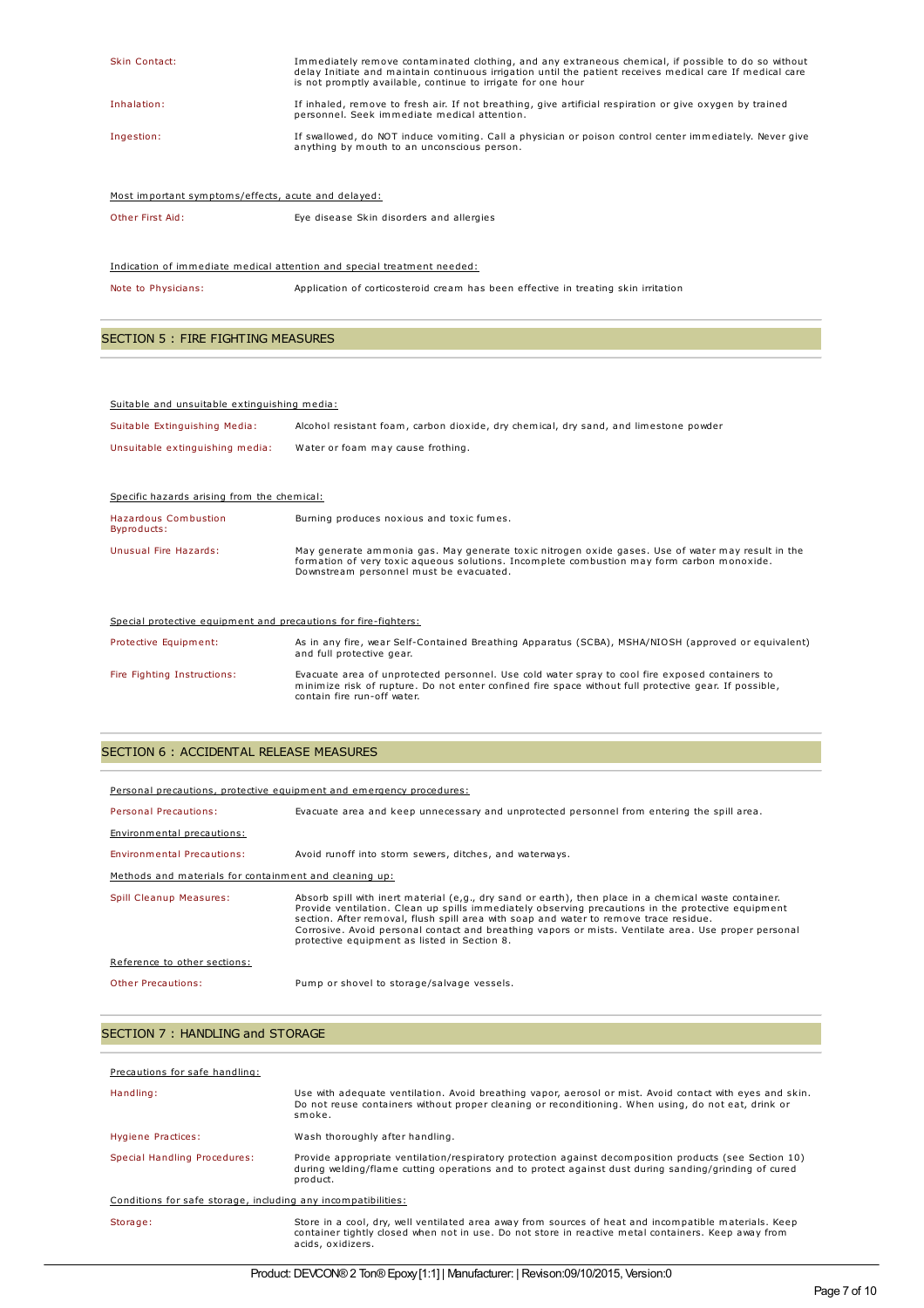#### SECTION 8: EXPOSURE CONTROLS, PERSONAL PROTECTION

#### EXPOSURE GUIDELINES:

Appropriate engineering controls: Engineering Controls:<br>Engineering Controls:<br>engineering control such as process enclosures, local exhaust ventilation, or other<br>engineering controls to control airbome levels below recommended exposure limits. Good general Individual protection measures: Eye/Face Protection: Wear appropriate protective glasses or splash goggles as described by 29 CFR 1910.133, OSHA eye and face protection regulation, or the European standard EN 166. Skin Protection Description: Chemical-resistant gloves and chemical goggles, face-shield and synthetic apron or coveralls should be used to prevent contact with eyes, skin or clothing. Hand Protection Description: Neoprene gloves. Butyl rubber. Nitrile rubber. Impervious gloves. Respiratory Protection: A NIOSH approved air-purifying respirator with an organic vapor cartridge or canister may be permissible under certain circumstances where airborne concentrations are expected to exceed exposure limits. Protection provided by air purifying respirators is limited. Use a positive pressure air<br>supplied respirator if there is any potential for an uncontrolled release, exposure levels are not known,<br>or any oth Other Protective: Facilities storing or utilizing this material should be equipped with an eyewash and a deluge shower safety station. Notes : Only established PEL and TLV values for the ingredients are listed.

#### SECTION 9 : PHYSICAL and CHEMICAL PROPERTIES

#### PHYSICAL AND CHEMICAL PROPERTIES:

| Physical State Appearance:       | Liquid.                   |
|----------------------------------|---------------------------|
| Color:                           | Amber.                    |
| Odor:                            | Ammonia like fishy.       |
| <b>Boiling Point:</b>            | >392°F (200°C)            |
| <b>Melting Point:</b>            | Not determined.           |
| Specific Gravity:                | 0.97                      |
| Solubility:                      | completely miscible.      |
| Vapor Density:                   | $>1$ (air = 1)            |
| Vapor Pressure:                  | <1 mmHq @70°F             |
| Percent Volatile:                | $\Omega$                  |
| Evaporation Rate:                | $<$ 1 (butyl acetate = 1) |
| pH:                              | alkaline                  |
| Molecular Formula:               | Mixture                   |
| Molecular Weight:                | Mixture                   |
| Flash Point:                     | 213.8°F (101°C)           |
| Flash Point Method:              | Closed Cup.               |
| Lower Flammable/Explosive Limit: | Not determined.           |
| Upper Flammable/Explosive Limit: | Not determined.           |
| Auto Ignition Temperature:       | Not determined.           |
| <b>VOC Content:</b>              | 0 g/L                     |
| 9.2. Other information:          |                           |
| Percent Solids by Weight         | 100                       |

#### SECTION 10 : STABILITY and REACTIVITY

| Chemical Stability:                 |                                                                                                                                                                                 |
|-------------------------------------|---------------------------------------------------------------------------------------------------------------------------------------------------------------------------------|
| <b>Chemical Stability:</b>          | Stable under normal temperatures and pressures.                                                                                                                                 |
|                                     |                                                                                                                                                                                 |
| Possibility of hazardous reactions: |                                                                                                                                                                                 |
| Hazardous Polymerization:           | Not reported.                                                                                                                                                                   |
| Conditions To Avoid:                |                                                                                                                                                                                 |
| Conditions to Avoid:                | Extreme heat, sparks, and open flame. Incompatible materials, oxidizers and oxidizing conditions.<br>Product may slowly corrode copper, aluminum, zinc and galvanized surfaces. |
| Incompatible Materials:             |                                                                                                                                                                                 |
| Incompatible Materials:             | Oxidizing agents, mineral acids, organic acids (i.e. acetic acid, citric acid, etc.) sodium hypochlorite,                                                                       |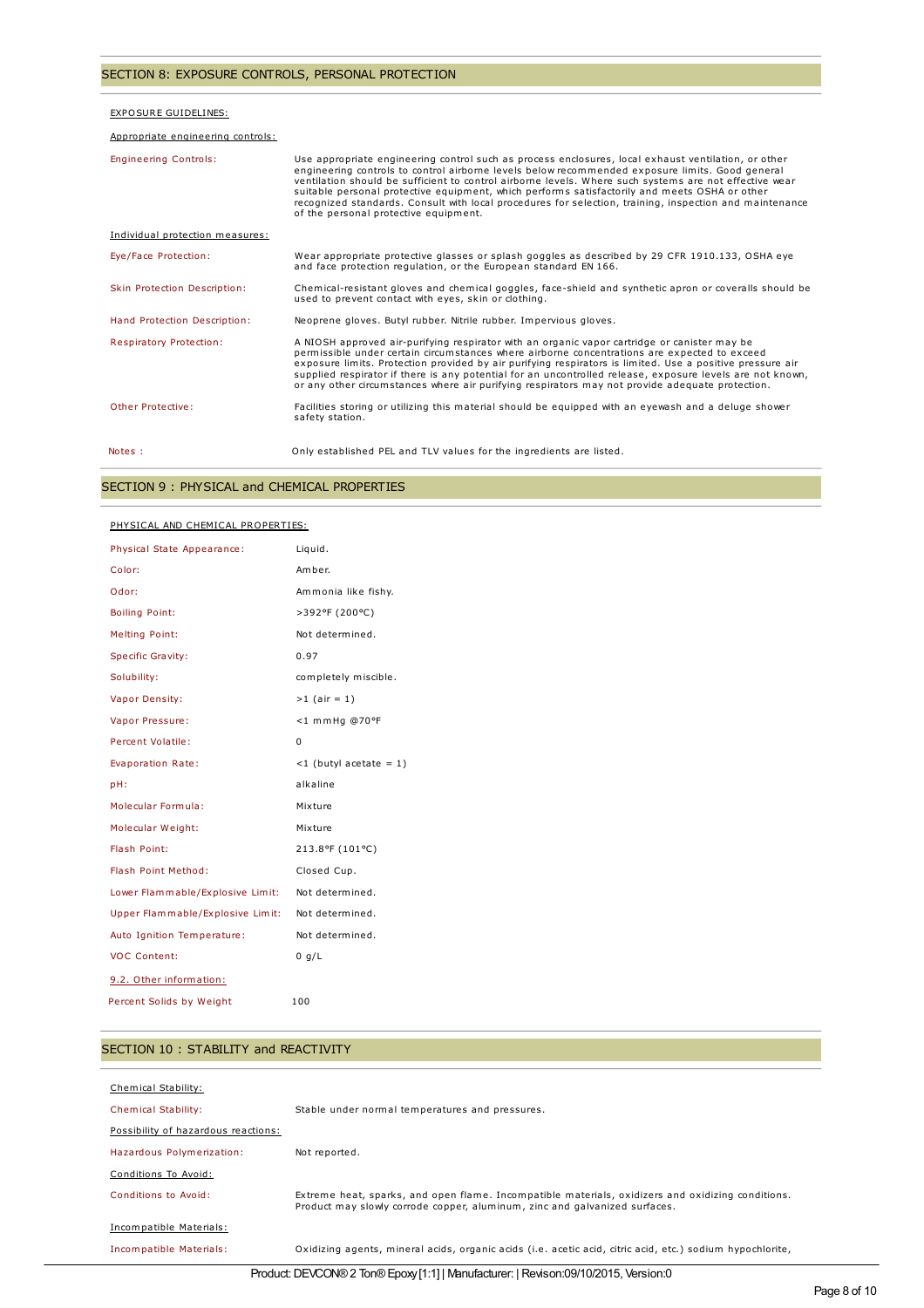reactive metals (e.g. sodium, calcium, zinc, etc.), materials reactive with hydroxyl compounds. Product slowly corrodes copper, aluminum, zinc and galvinized surfaces. Reactions with peroxides may result in violent decomposition of peroxide possibly creating an explosion.

#### Hazardous Decomposition Products:

Special Decomposition Products: Nitric acid , Oxides of carbon and nitrogen, aldehydes and ammonia. Nitrogen oxide can react with water vapors to form corrosive nitric acid. Flammable hydrocarbon fragments.

#### SECTION 11 : TOXICOLOGICAL INFORMATION

#### TOXICOLOGICAL INFORMATION:

| Nonylphenol:          |                                                                                                                                                                                                                                                                                                                                        |
|-----------------------|----------------------------------------------------------------------------------------------------------------------------------------------------------------------------------------------------------------------------------------------------------------------------------------------------------------------------------------|
| Skin:                 | Administration onto the skin - Rabbit LD50 - Lethal dose, 50 percent kill: 2140 uL/kg [Details of toxic<br>effects not reported other than lethal dose value]<br>Administration onto the skin - Rabbit LD50 - Lethal dose, 50 percent kill: 2140 mg/kg [Details of toxic<br>effects not reported other than lethal dose value] (RTECS) |
| Ingestion:            | Oral - Rat LD50 - Lethal dose, 50 percent kill: 580 mg/kg [Details of toxic effects not reported other<br>than lethal dose value] (RTECS)                                                                                                                                                                                              |
| Aminoethylpiperazine: |                                                                                                                                                                                                                                                                                                                                        |
| Eye:                  | Administration into the eye - Rabbit Standard Draize test: 20 mg/24H [Moderate] (RTECS)                                                                                                                                                                                                                                                |
| Skin:                 | Administration onto the skin - Rabbit LD50 - Lethal dose, 50 percent kill: 880 uL/kg [Details of toxic<br>effects not reported other than lethal dose value] (RTECS)                                                                                                                                                                   |
| Ingestion:            | Oral - Rat LD50 - Lethal dose, 50 percent kill: 2140 uL/kg [Details of toxic effects not reported other<br>than lethal dose value] (RTECS)                                                                                                                                                                                             |

#### SECTION 12 : ECOLOGICAL INFORMATION

| Ecotoxicity:               |                                                      |
|----------------------------|------------------------------------------------------|
| Ecotoxicity:               | No ecotoxicity data was found for the product.       |
| <b>Environmental Fate:</b> | No environmental information found for this product. |

#### SECTION 13 : DISPOSAL CONSIDERATIONS

#### Description of waste:

Waste Disposal: Consult with the US EPA Guidelines listed in 40 CFR Part 261.3 for the classifications of hazardous waste prior to disposal. Furthermore, consult with your state and local waste requirements or guidelines, if applicable, to ensure compliance. Arrange disposal in accordance to the EPA and/or state and local guidelines.

#### SECTION 14 : TRANSPORT INFORMATION

| DOT Shipping Name: | Refer to Bill of Lading |
|--------------------|-------------------------|
| DOT UN Number:     | Refer to Bill of Lading |

#### SECTION 15 : REGULATORY INFORMATION

| Safety, health and environmental regulations specific for the product: |                                                                                                               |  |  |
|------------------------------------------------------------------------|---------------------------------------------------------------------------------------------------------------|--|--|
| Nonylphenol:                                                           |                                                                                                               |  |  |
| <b>TSCA Inventory Status:</b>                                          | Listed                                                                                                        |  |  |
| Canada DSL:                                                            | Listed                                                                                                        |  |  |
| Aminoethylpiperazine:                                                  |                                                                                                               |  |  |
| <b>TSCA Inventory Status:</b>                                          | Listed                                                                                                        |  |  |
| Canada DSL:                                                            | Listed                                                                                                        |  |  |
| Canadian Regulations.                                                  | WHMIS Hazard Class(es): E;D2B<br>All components of this product are on the Canadian Domestic Substances List. |  |  |
| <b>WHMIS Pictograms:</b>                                               |                                                                                                               |  |  |

# SECTION 16 : ADDITIONAL INFORMATION

| <b>HMIS Ratings:</b> |    |                      |      |
|----------------------|----|----------------------|------|
| HMIS Health Hazard:  | マ* | <b>Health Hazard</b> | $3*$ |
|                      |    |                      |      |